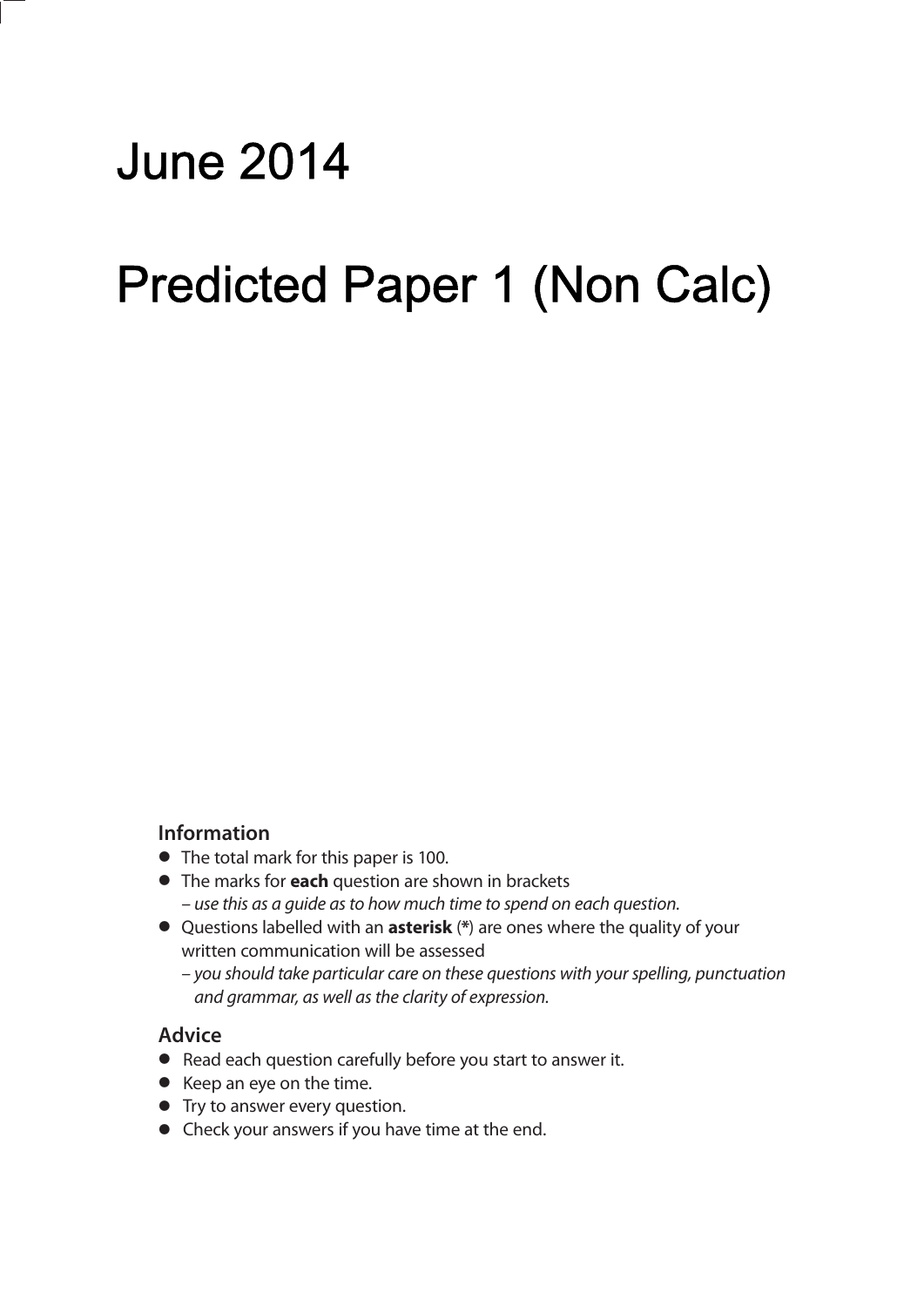#### **GCSE Mathamatics 1MA0**

Formulae – Higher Tier

**You must not write on this formulae page. Anything you write on this formulae page will gain NO credit.**

**Volume of a prism** = area of cross section  $\times$  length



1 2



**Volume of sphere** =  $\frac{4}{2}\pi r^3$ **Surface area of sphere** =  $4\pi r^2$ 3



Volume of cone =  $\frac{1}{2} \pi r^2 h$ **Curved surface area of cone** =  $\pi r l$ 3





**Sine Rule**  $\frac{a}{\sin A} = \frac{b}{\sin B} = \frac{c}{\sin B}$  $\sin A$   $\sin B$   $\sin C$ 

**Cosine Rule**  $a^2 = b^2 + c^2 - 2bc \cos A$ 

Area of triangle =  $\frac{1}{2}ab \sin C$ 2

**In any triangle** *ABC* **The Quadratic Equation**

 $\sum_{n=1}^{\infty}$  **The solutions of**  $ax^2 + bx + c = 0$ where  $a \neq 0$ , are given by

$$
x = \frac{-b \pm \sqrt{(b^2 - 4ac)}}{2a}
$$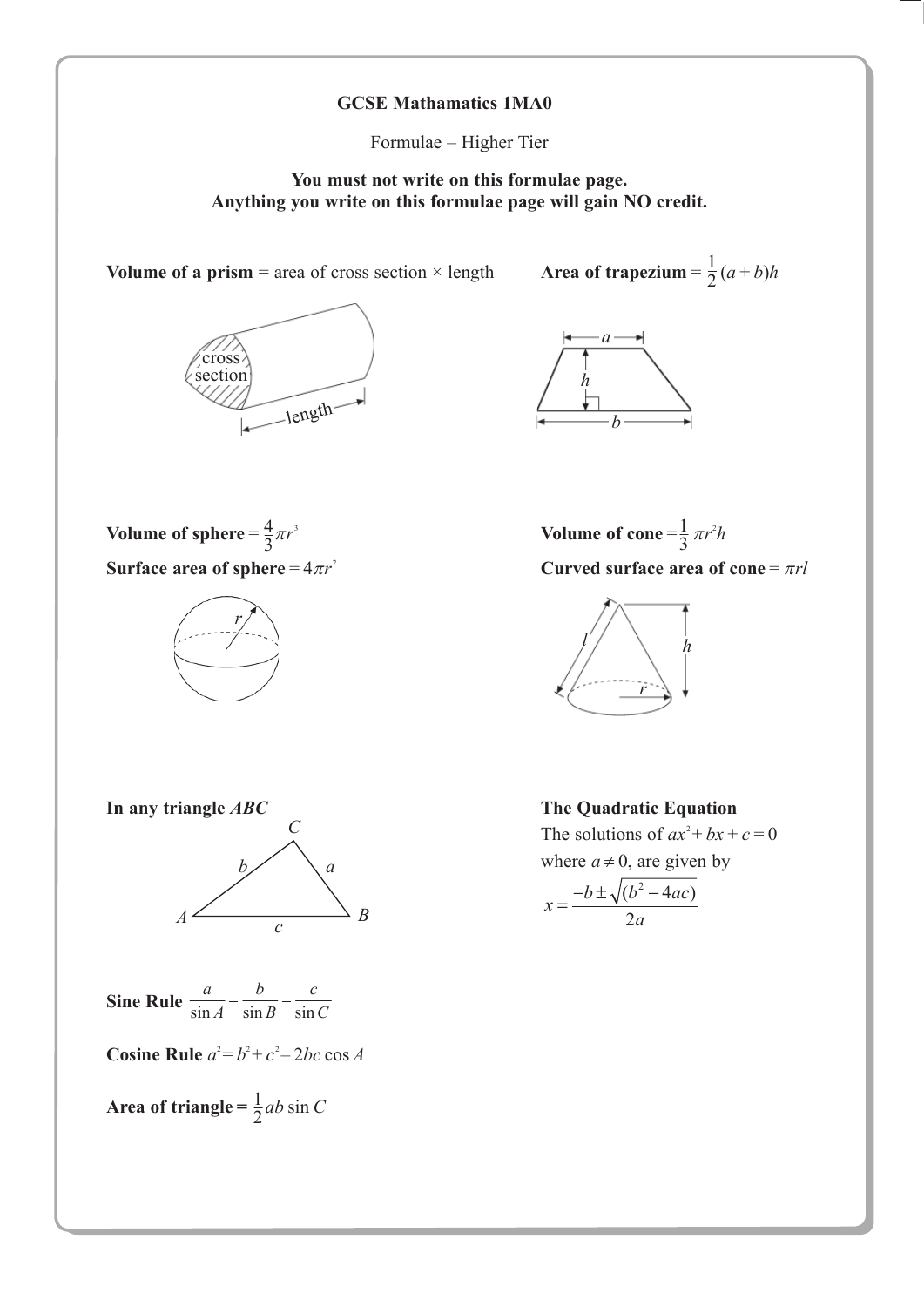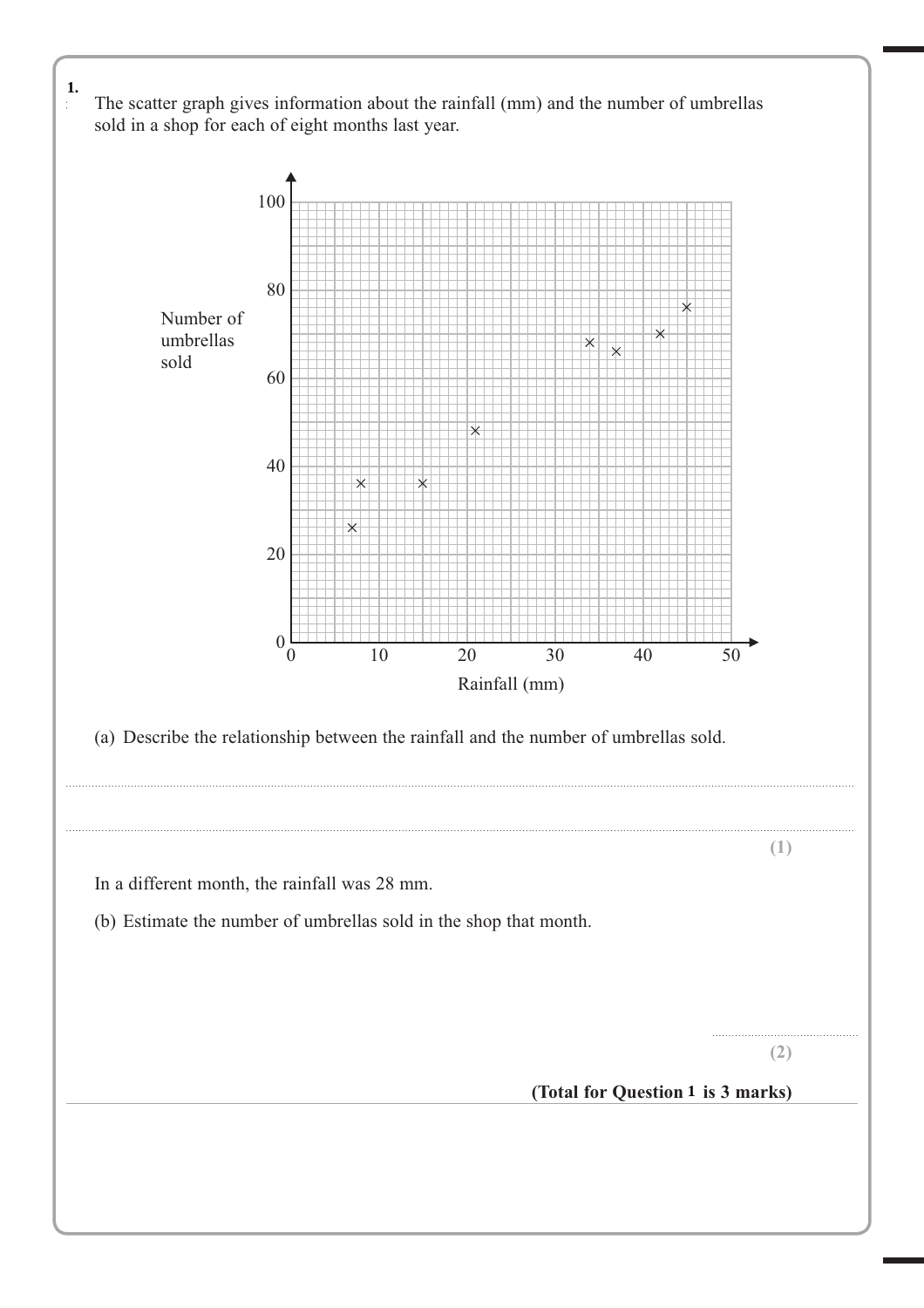Bill gives away £20000 to help animals.

 He gives 20% of the £20000 to a donkey sanctuary. He shares the rest of the £20000 between a dogs' home and a cats' home in the ratio 3 : 2

How much money does Bill give to the cats' home?

(Total for Question 2 is 4 marks)

£...............................................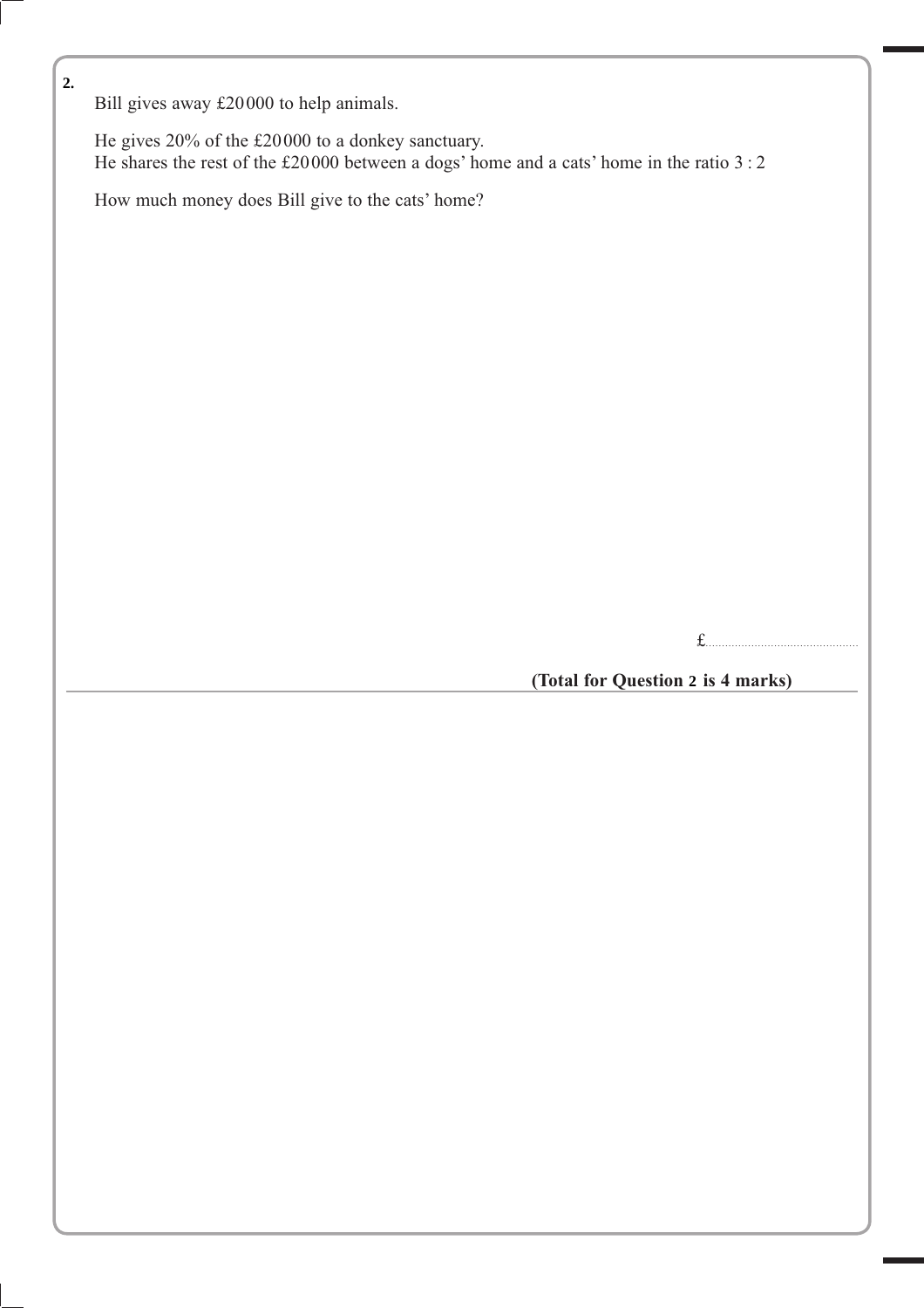**7** Here is part of Jo's electricity bill. **3.**

| <b>Electricity Bill</b>              |                            | May 2012                               |
|--------------------------------------|----------------------------|----------------------------------------|
| J. Evans<br>3 Hillside Ave<br>London |                            |                                        |
|                                      |                            | <b>CP Energy</b>                       |
| 2012                                 |                            | Connecting people<br>Connecting places |
| Reading 1st Jan<br>Reading 1st April | 02792 units<br>03307 units |                                        |
| Number of units used                 | 515 units                  |                                        |
| Cost: 35p per unit                   |                            |                                        |

Work out how much Jo has to pay for the units she has used.

£ ..............................................................

(Total for Question 3 is 4 marks)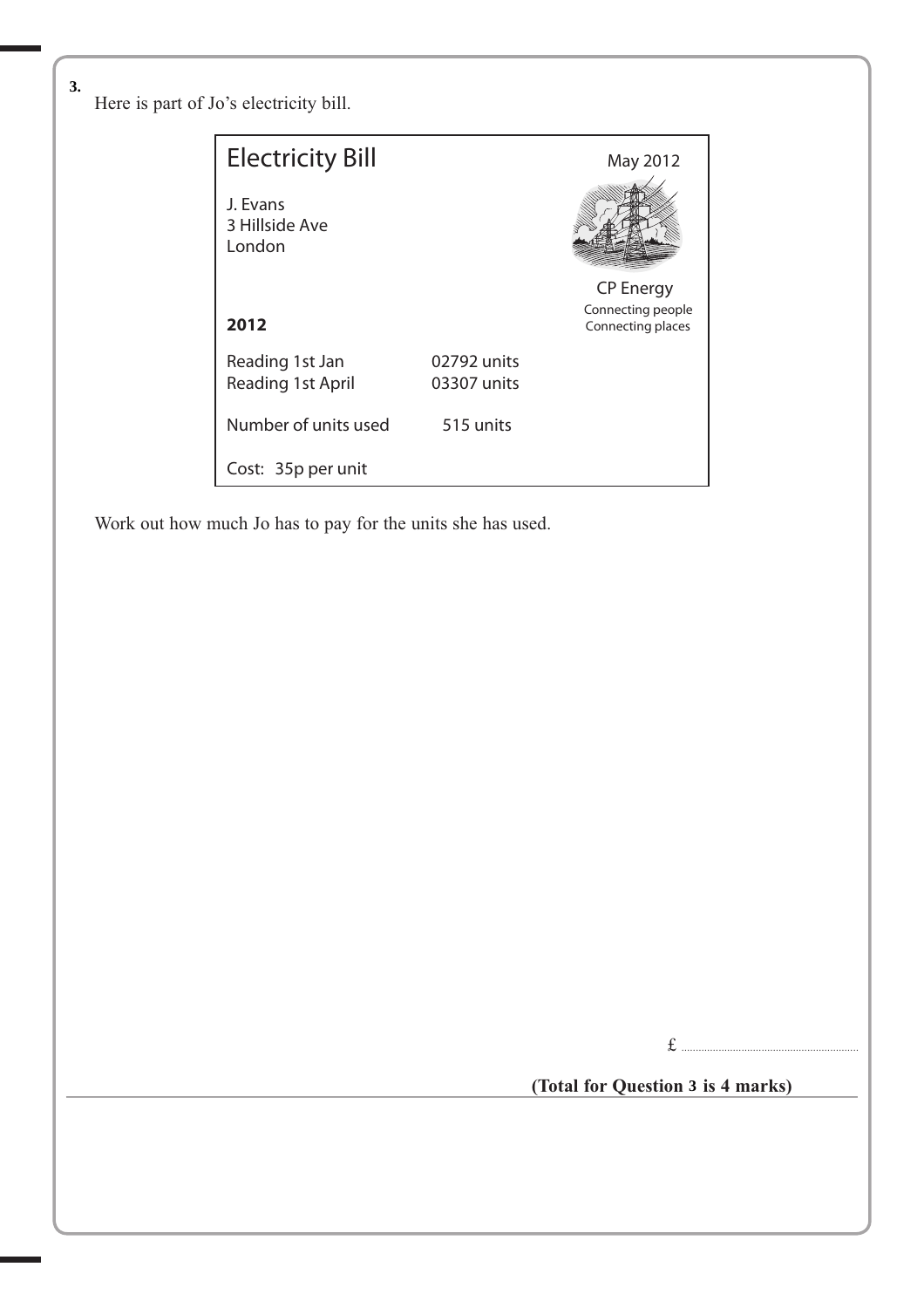Here are some people's ages in years.

|  | 62 27 33 44 47 |  |
|--|----------------|--|
|  | 30 22 63 67 54 |  |
|  | 69 56 63 50 25 |  |
|  | 31 63 42 48 51 |  |

In the space below, draw an ordered stem and leaf diagram to show these ages.

(Total for Question  $4 = 3$  marks)

**4.**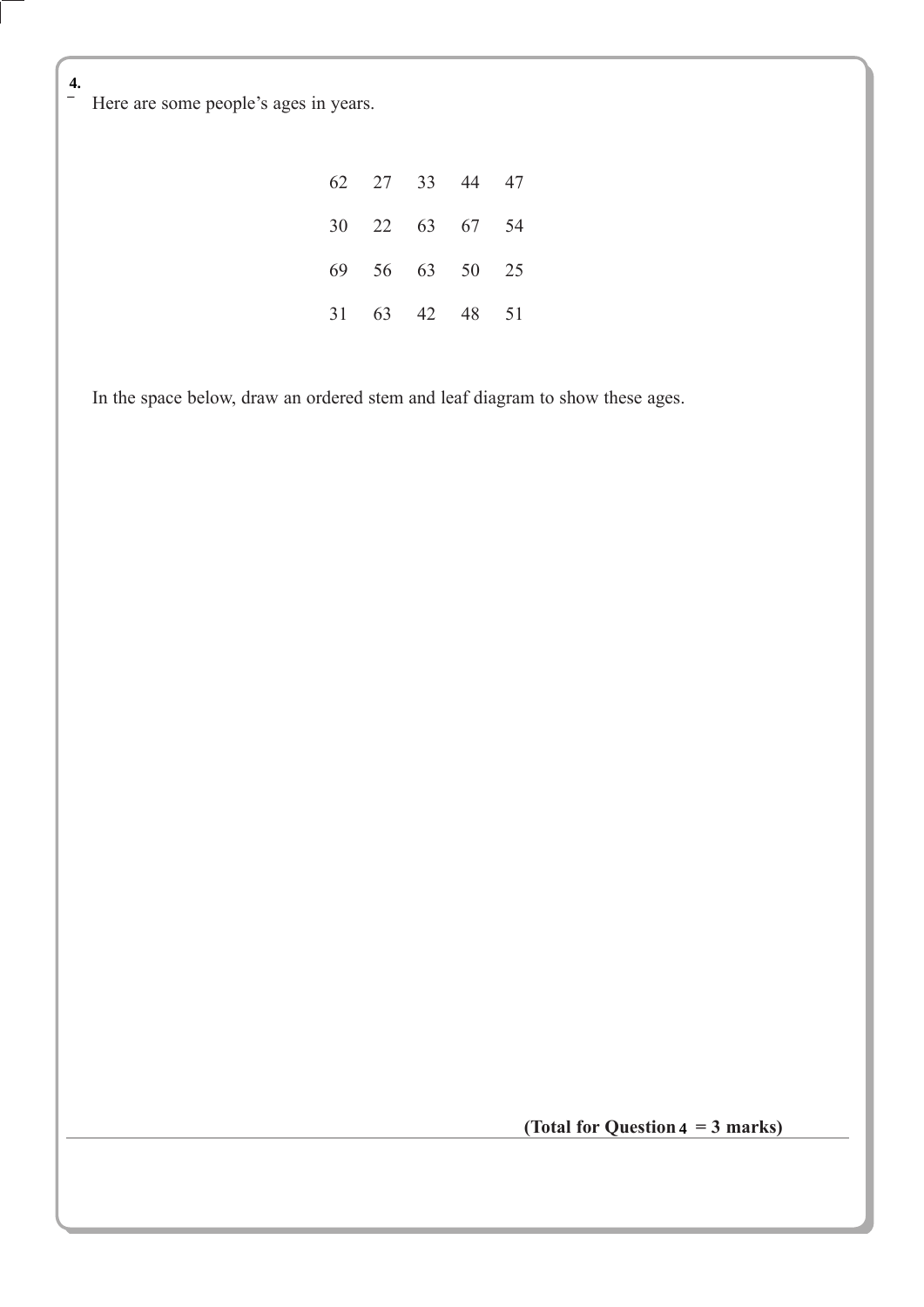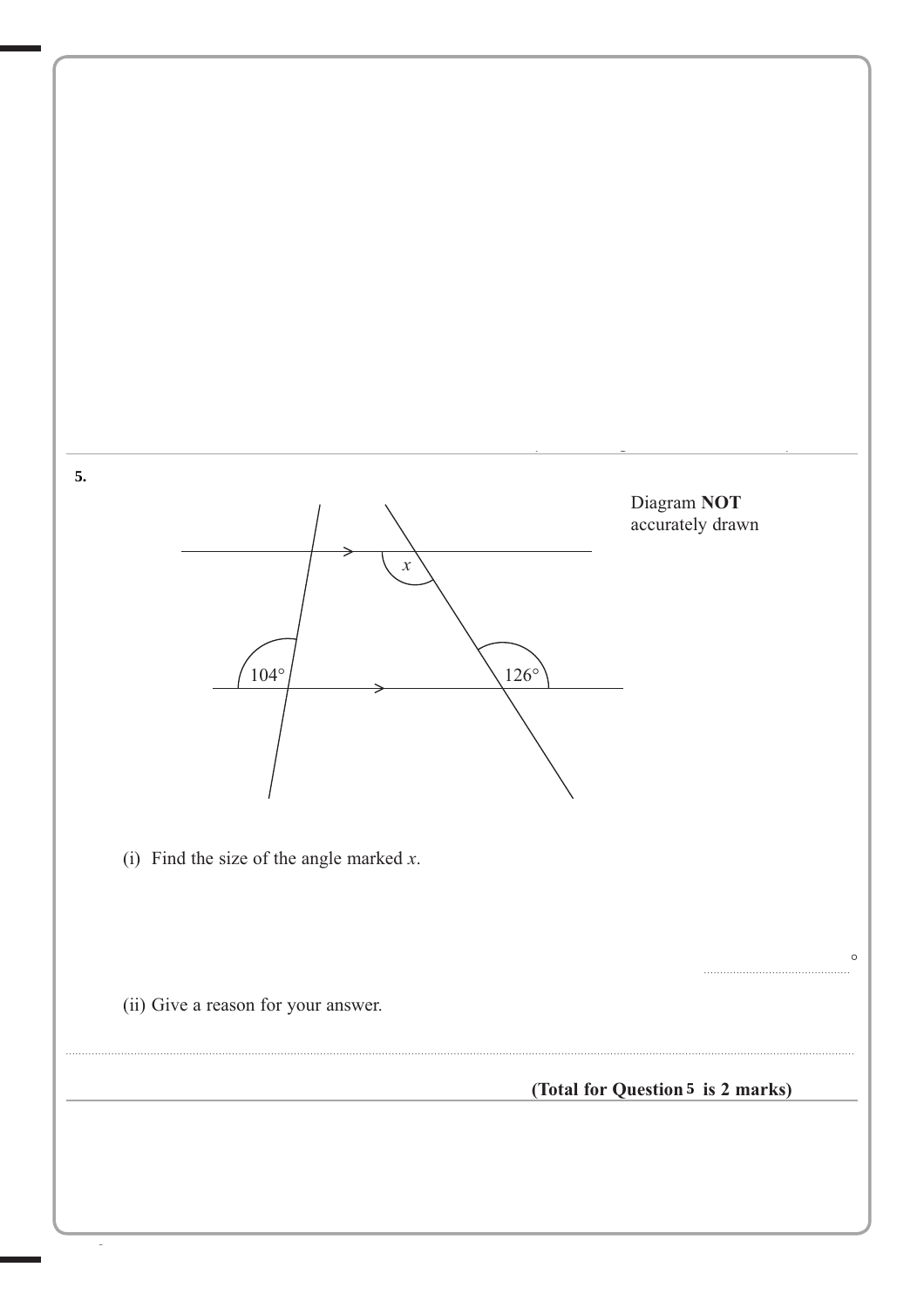| 6. | (a) Express 54 as a product of its prime factors.      |                                   |
|----|--------------------------------------------------------|-----------------------------------|
|    |                                                        |                                   |
|    |                                                        |                                   |
|    |                                                        |                                   |
|    |                                                        |                                   |
|    |                                                        |                                   |
|    |                                                        |                                   |
|    |                                                        |                                   |
|    | (b) Find the Lowest Common Multiple (LCM) of 45 and 54 | (2)                               |
|    |                                                        |                                   |
|    |                                                        |                                   |
|    |                                                        |                                   |
|    |                                                        |                                   |
|    |                                                        |                                   |
|    |                                                        |                                   |
|    |                                                        | (2)                               |
|    |                                                        | (Total for Question 6 is 4 marks) |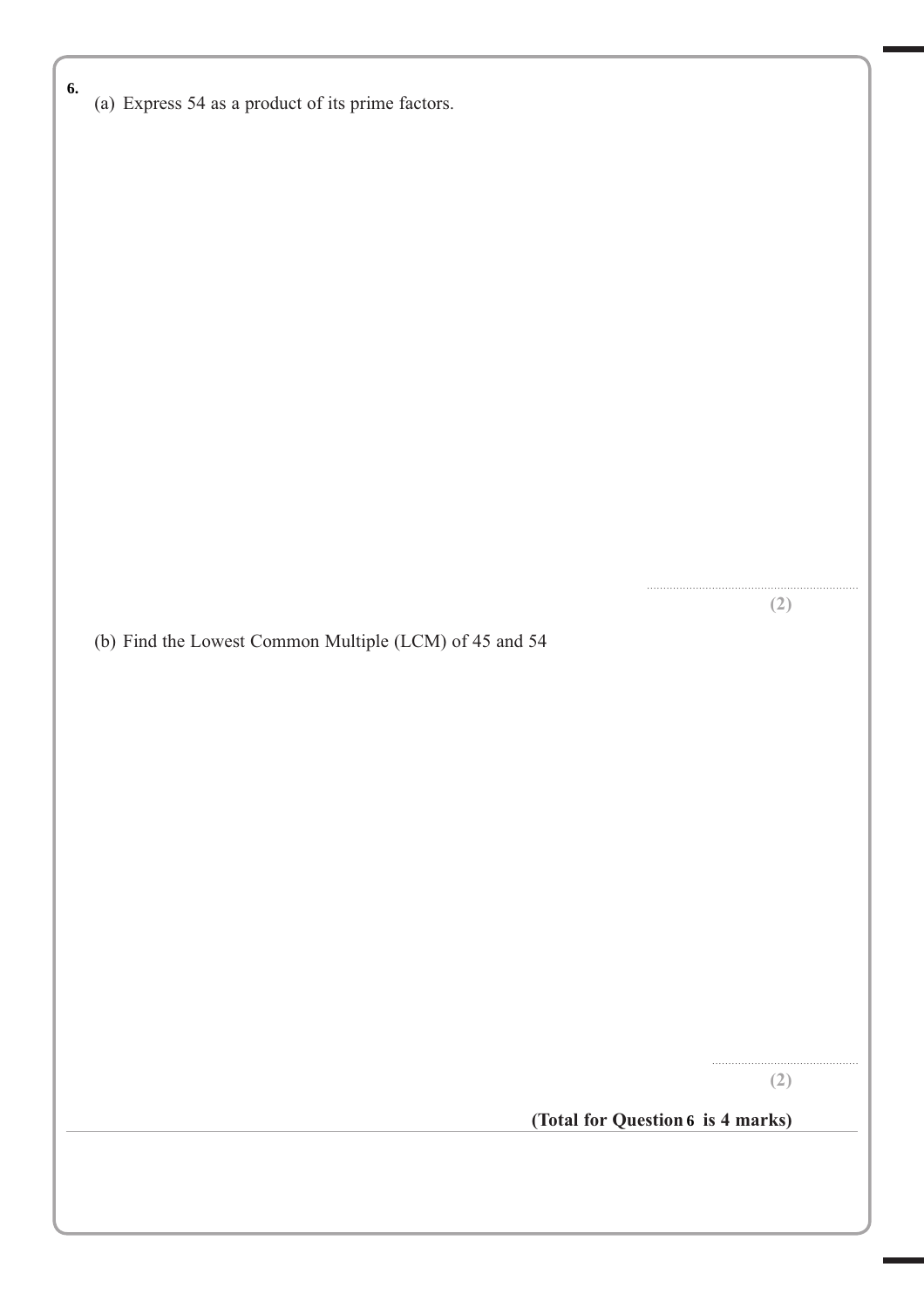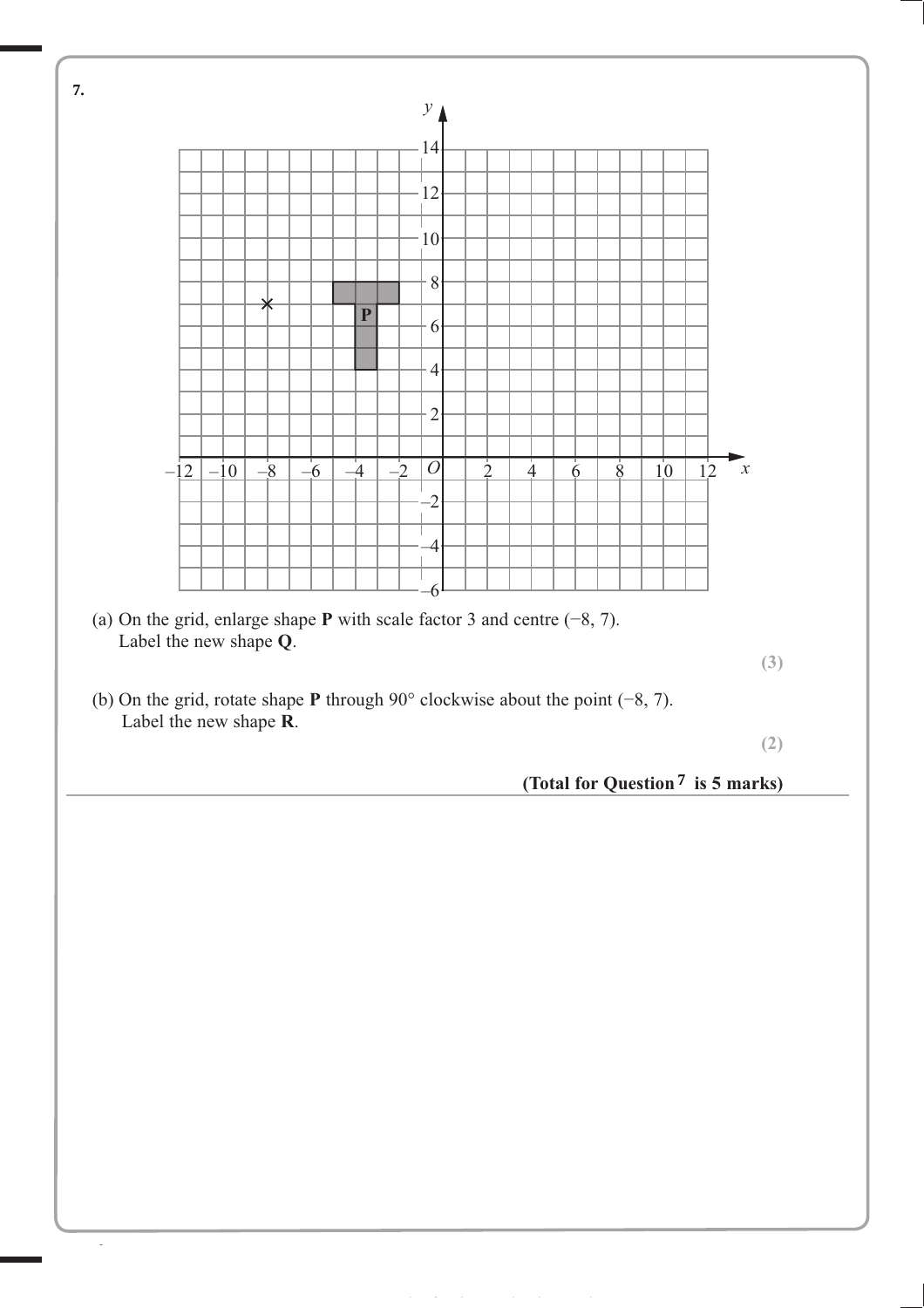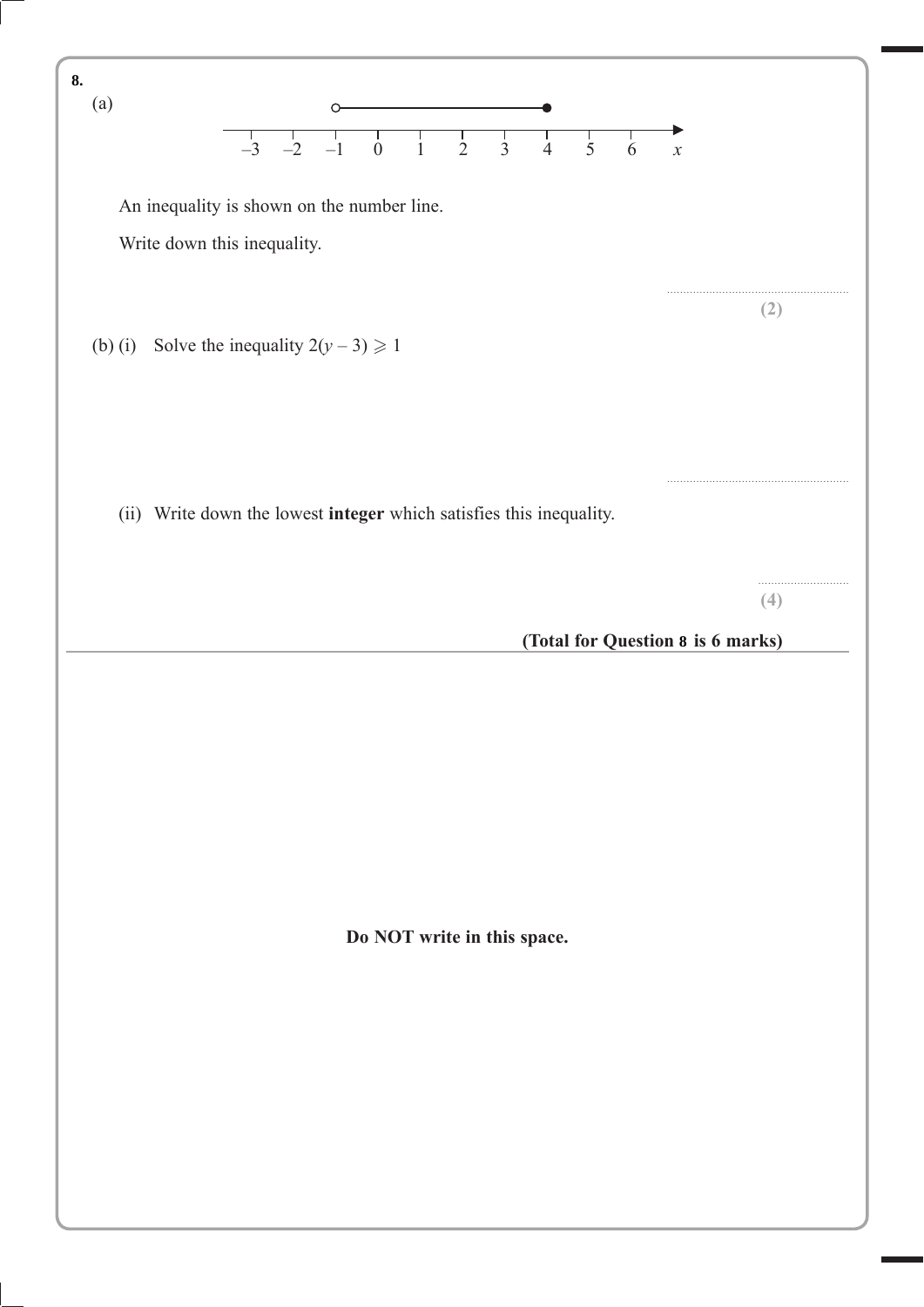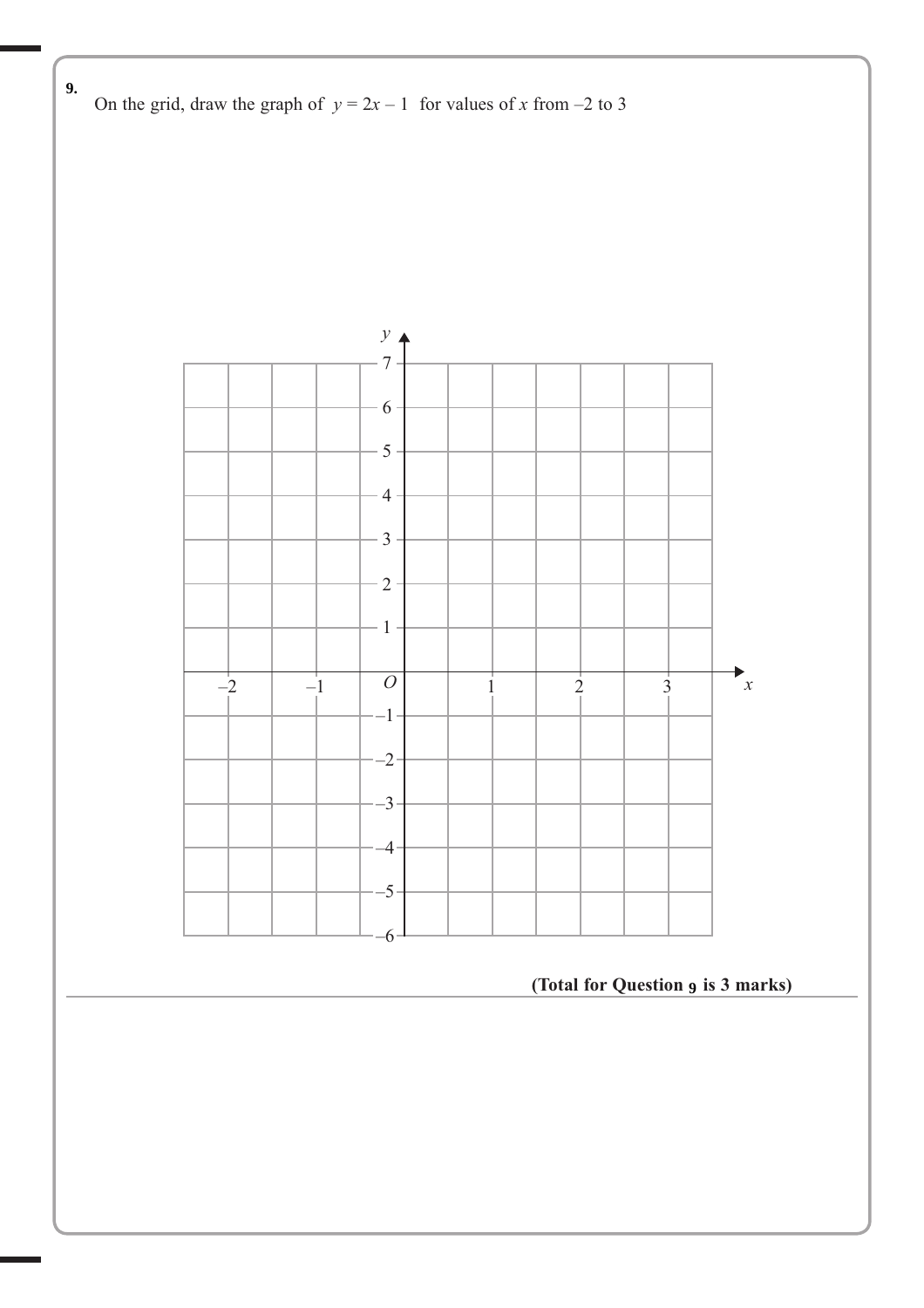The diagram shows an accurate scale drawing of part of the boundary of a field. The complete boundary of the field is in the shape of a quadrilateral *ABCD*.

 $AB = 300$  metres. *BC* = 230 metres. Point *B* is due north of point *C*.

The scale of the diagram is 1 cm to 50 metres.

 The bearing of *D* from *C* is 260°  $AD = 480$  metres.

 Complete the scale drawing of the boundary of the field. Mark the position of *D*.

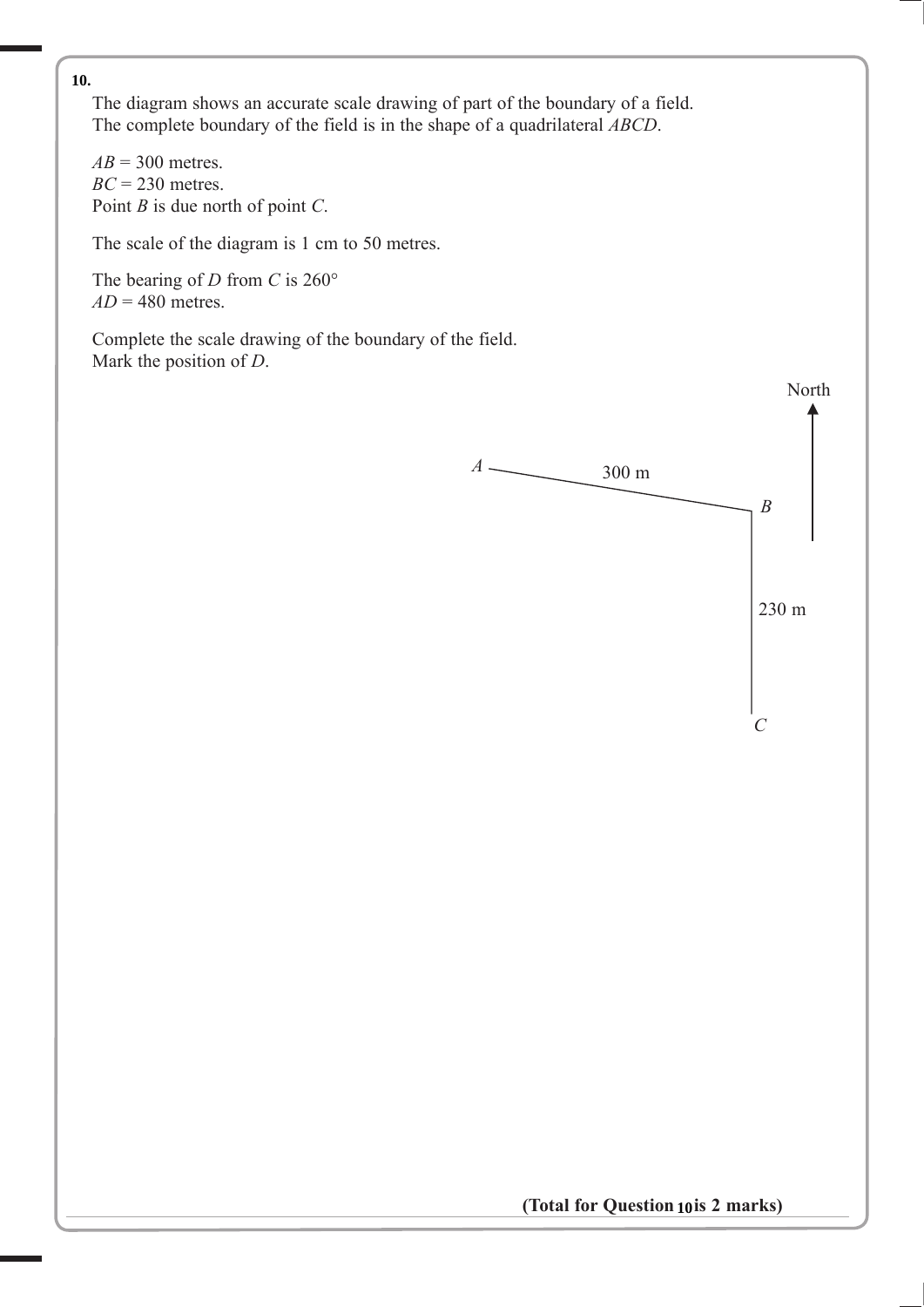| $11\,$                                                               |                                    |
|----------------------------------------------------------------------|------------------------------------|
| Work out an estimate for the value of $\frac{89.3 \times 0.51}{4.8}$ |                                    |
|                                                                      |                                    |
|                                                                      |                                    |
|                                                                      |                                    |
|                                                                      |                                    |
|                                                                      |                                    |
|                                                                      |                                    |
|                                                                      | (Total for Question11 is 2 marks)  |
| 12.<br>(a) Write 152 million in standard form.                       |                                    |
|                                                                      |                                    |
|                                                                      |                                    |
|                                                                      | (2)                                |
| (b) Write $2.4 \times 10^{-3}$ as an ordinary number.                |                                    |
|                                                                      |                                    |
|                                                                      |                                    |
|                                                                      | (1)                                |
|                                                                      | (Total for Question 12 is 3 marks) |
|                                                                      |                                    |
|                                                                      |                                    |
|                                                                      |                                    |
|                                                                      |                                    |
|                                                                      |                                    |
|                                                                      |                                    |
|                                                                      |                                    |
|                                                                      |                                    |
|                                                                      |                                    |
|                                                                      |                                    |
|                                                                      |                                    |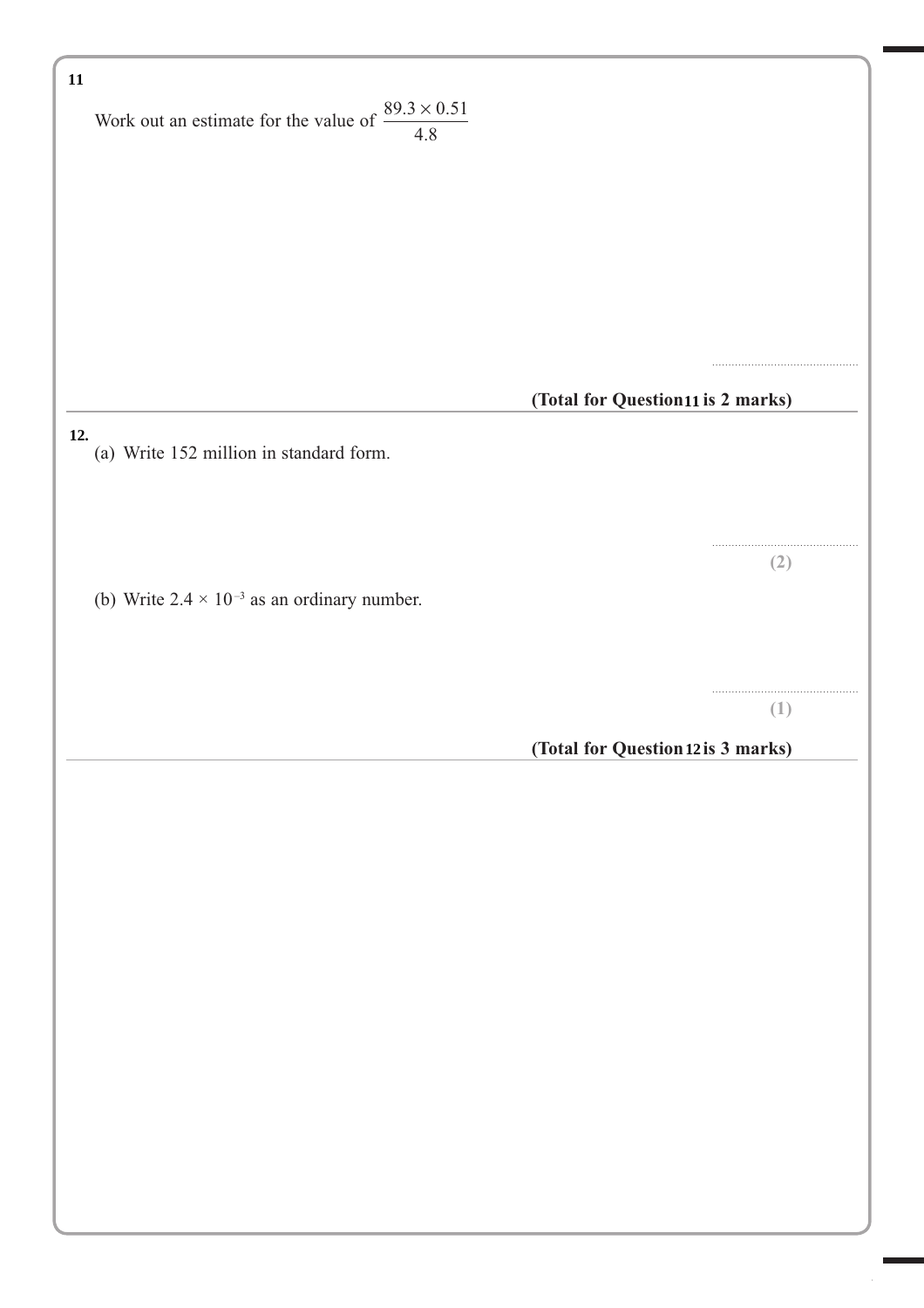## $\left| \star_{13.} \right|$

**5** You can use the graph opposite to find out how much Lethna has to pay for the units of electricity she has used.

 Lethna pays at one rate for the first 100 units of electricity she uses. She pays at a different rate for all the other units of electricity she uses.

Lethna uses a total of 900 units of electricity.

Work out how much she must pay.

£.........................................................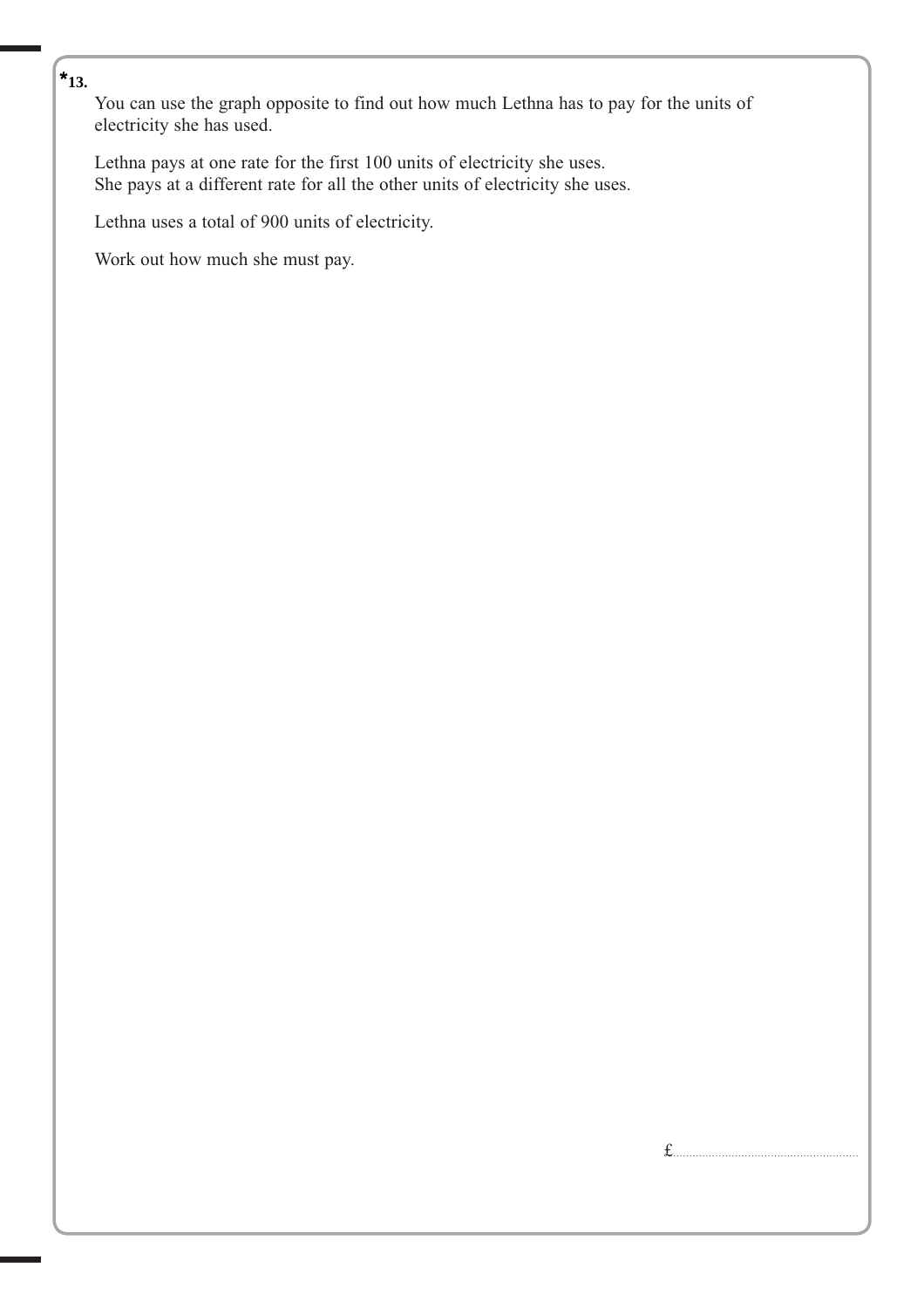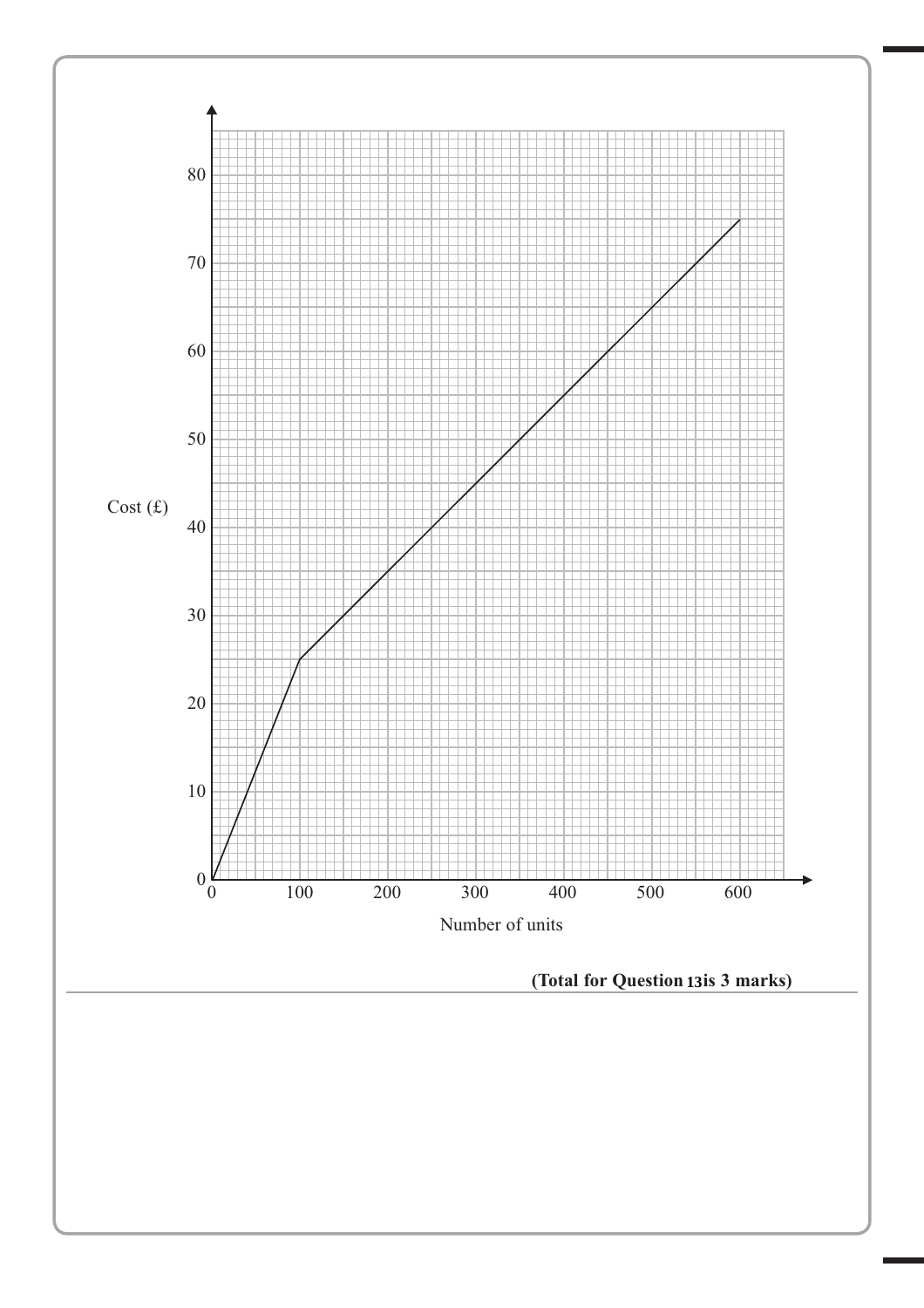Rectangle **A** has a width of *x* metres and a height of  $(x + 2)$  metres. Rectangle **B** has a width of 2*x* metres and a height of 4*x* metres.



The perimeter of rectangle **A** is equal to the perimeter of rectangle **B**.

(i) Use this information to write down an equation in *x*.

(ii) Find the value of *x*.

(Total for Question 14 is 4 marks)

*x* = ..........................................................................................................

..........................................................................................................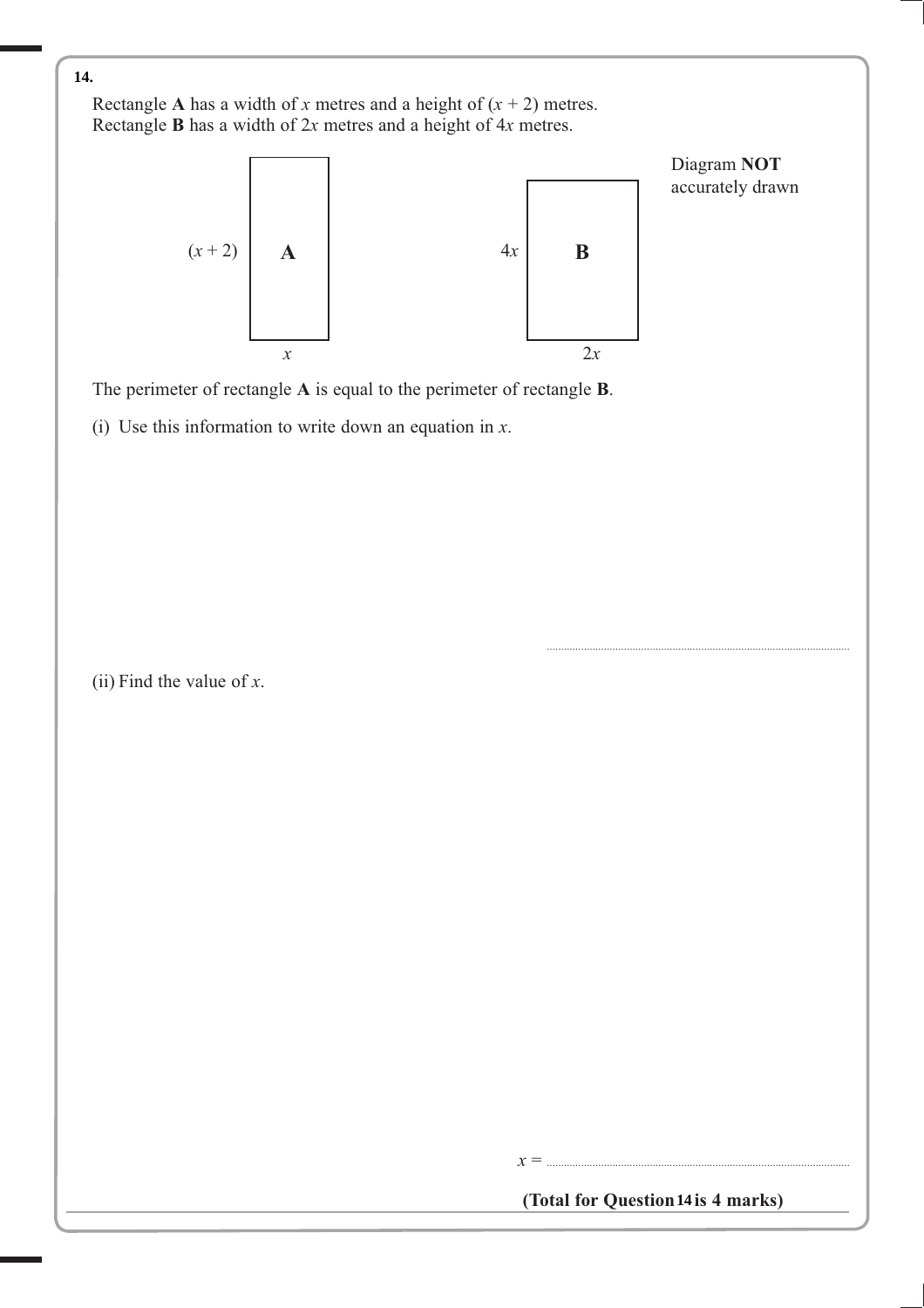The diagram represents a shed.



 The shed is in the shape of a prism. The cross section of the prism is a hexagon. The hexagon has one line of symmetry. The walls of the shed are vertical.

Calculate the volume of the shed.

.......................................................... m3

(Total for Question 15 is 4 marks)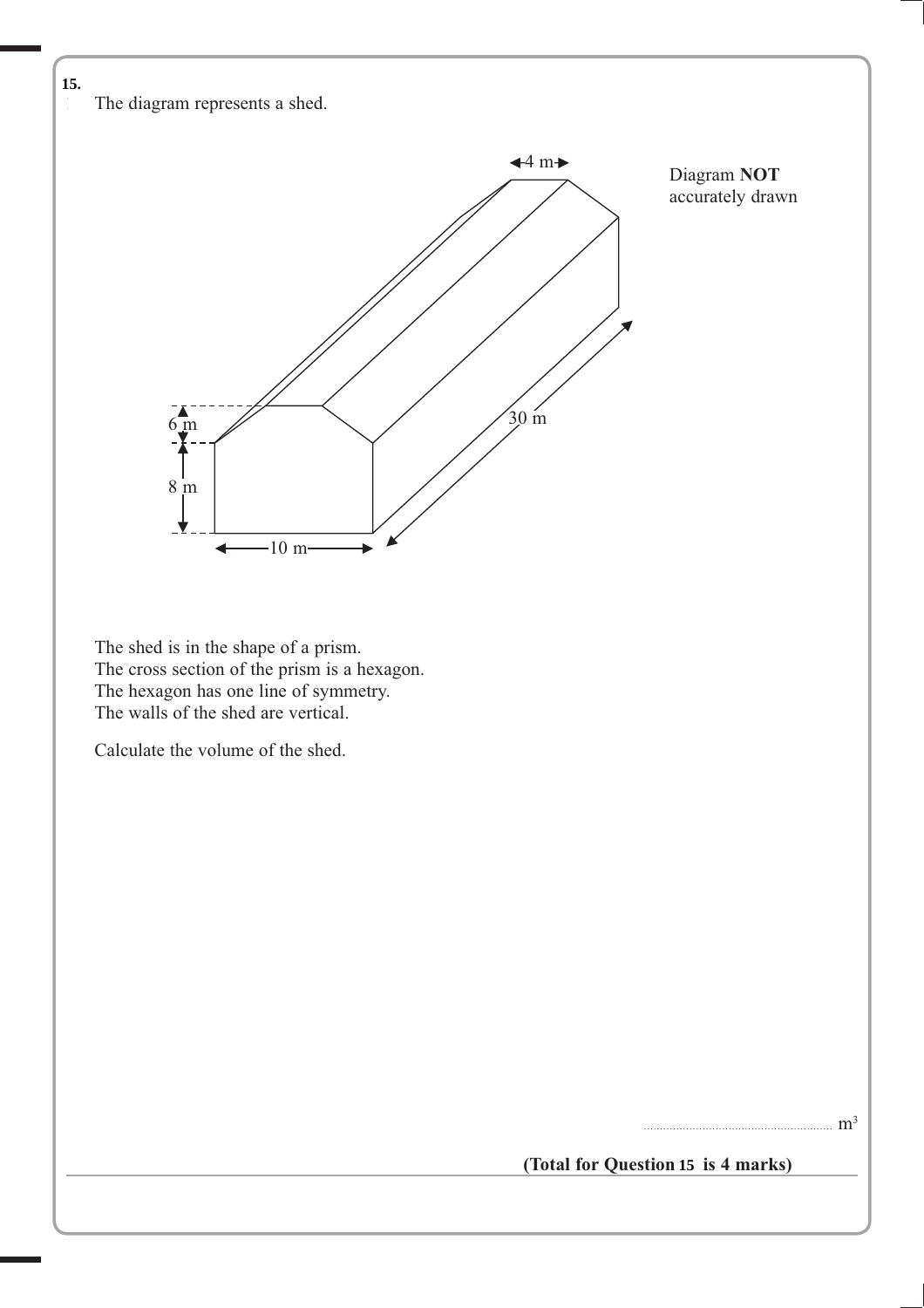**16** The grouped frequency table gives information about the lengths of 160 pythons. **16.**

| Length $(x$ metres) | <b>Frequency</b> |
|---------------------|------------------|
| $0 < x \leqslant 1$ | 4                |
| $1 < x \leqslant 2$ | 8                |
| $2 < x \leqslant 3$ | 16               |
| $3 < x \leqslant 4$ | 32               |
| $4 < x \leqslant 5$ | 72               |
| $5 < x \leqslant 6$ | 28               |

(a) Complete the cumulative frequency table.

| Length $(x$ metres) | <b>Cumulative</b><br>frequency |
|---------------------|--------------------------------|
| $0 < x \leqslant 1$ |                                |
| $0 < x \leqslant 2$ |                                |
| $0 < x \leqslant 3$ |                                |
| $0 < x \leqslant 4$ |                                |
| $0 < x \leqslant 5$ |                                |
| $0 < x \leqslant 6$ |                                |

**(1)**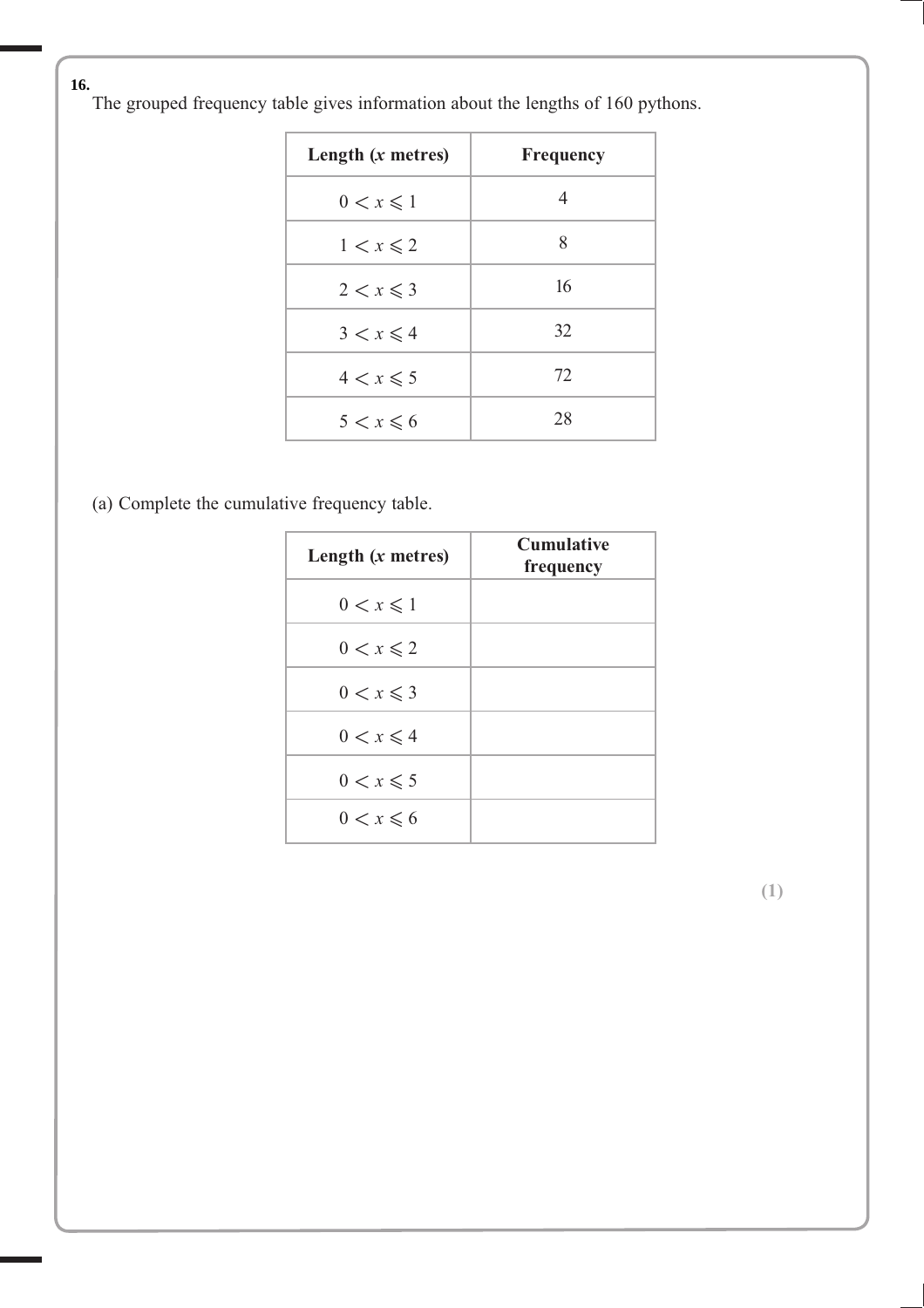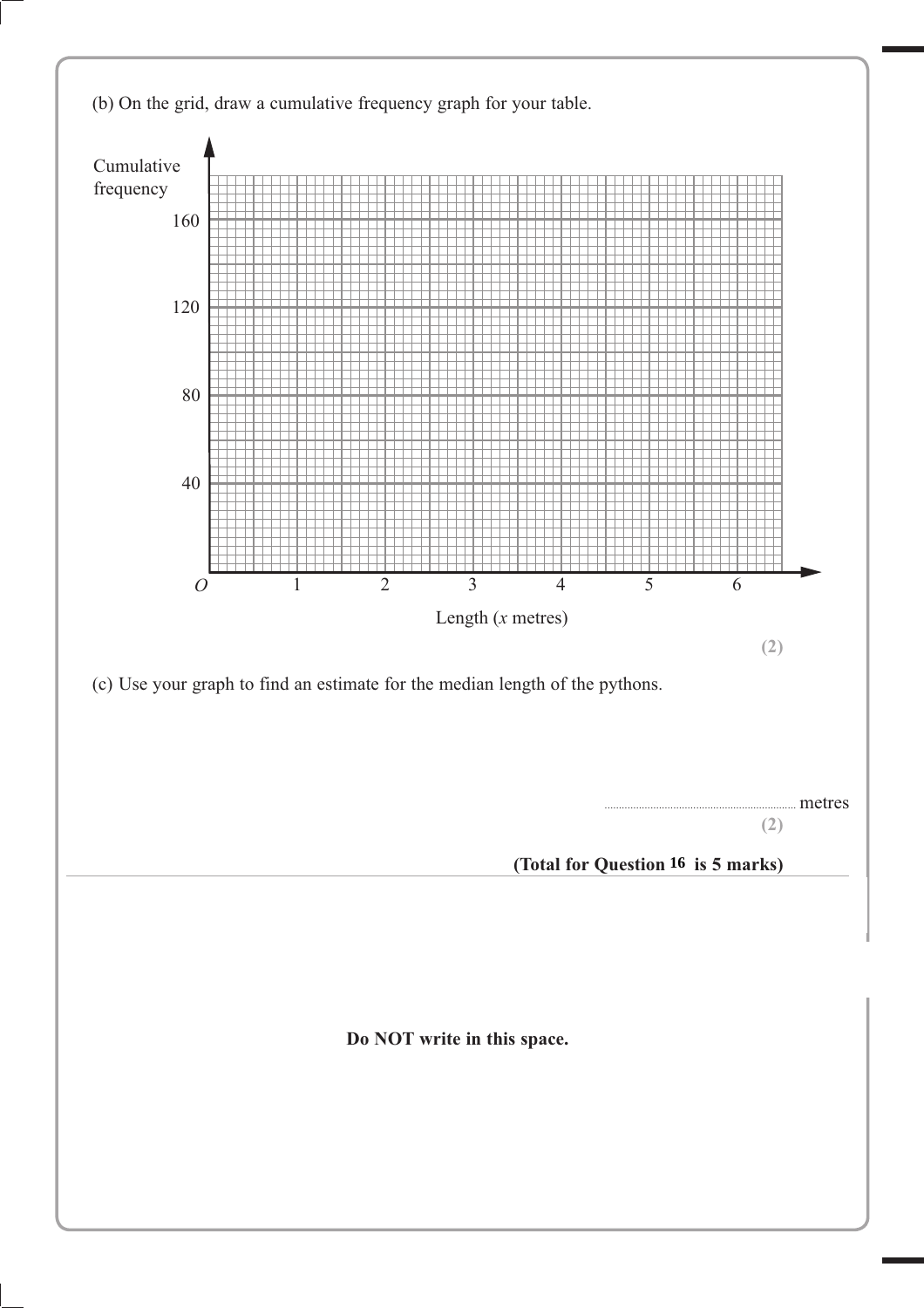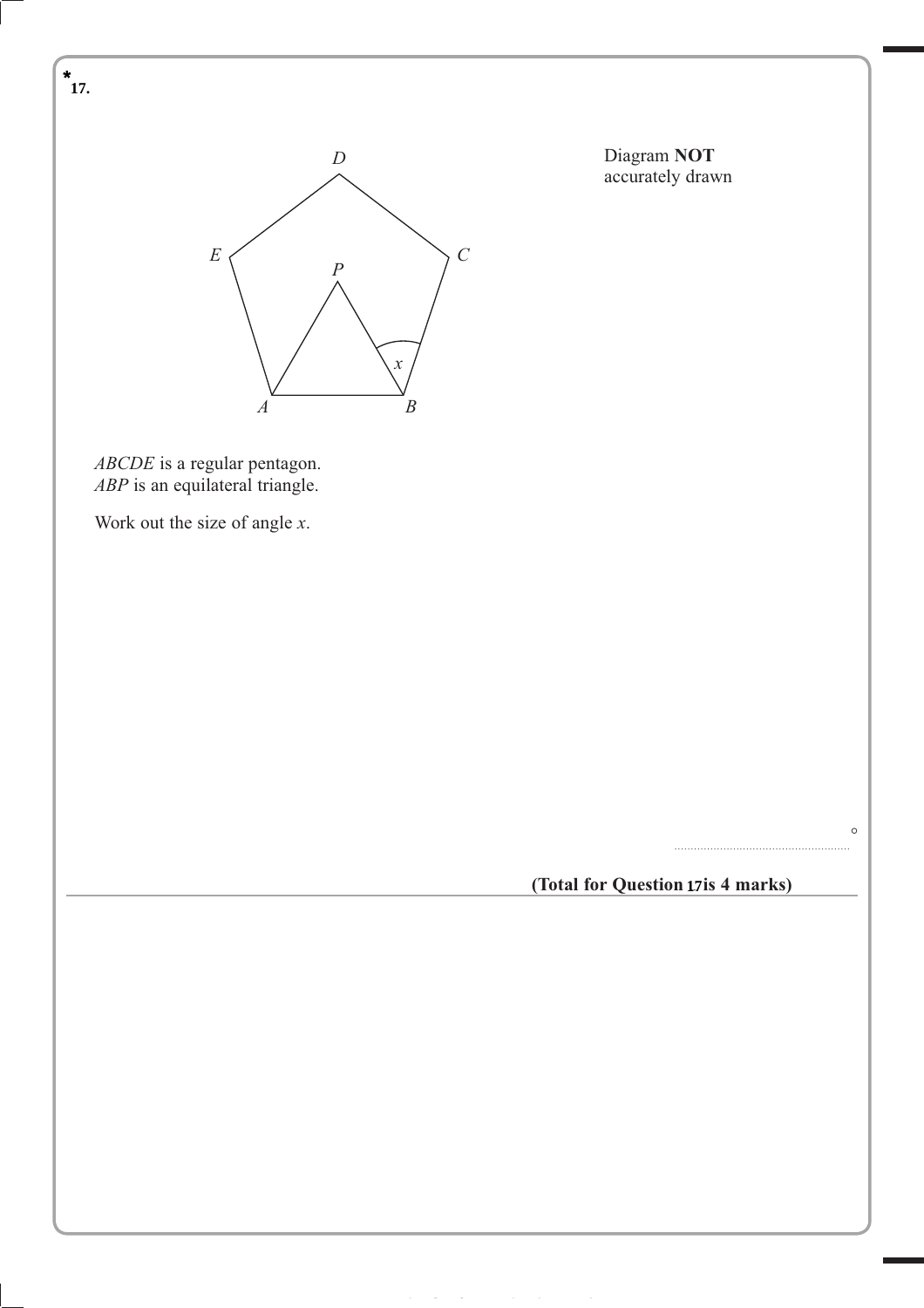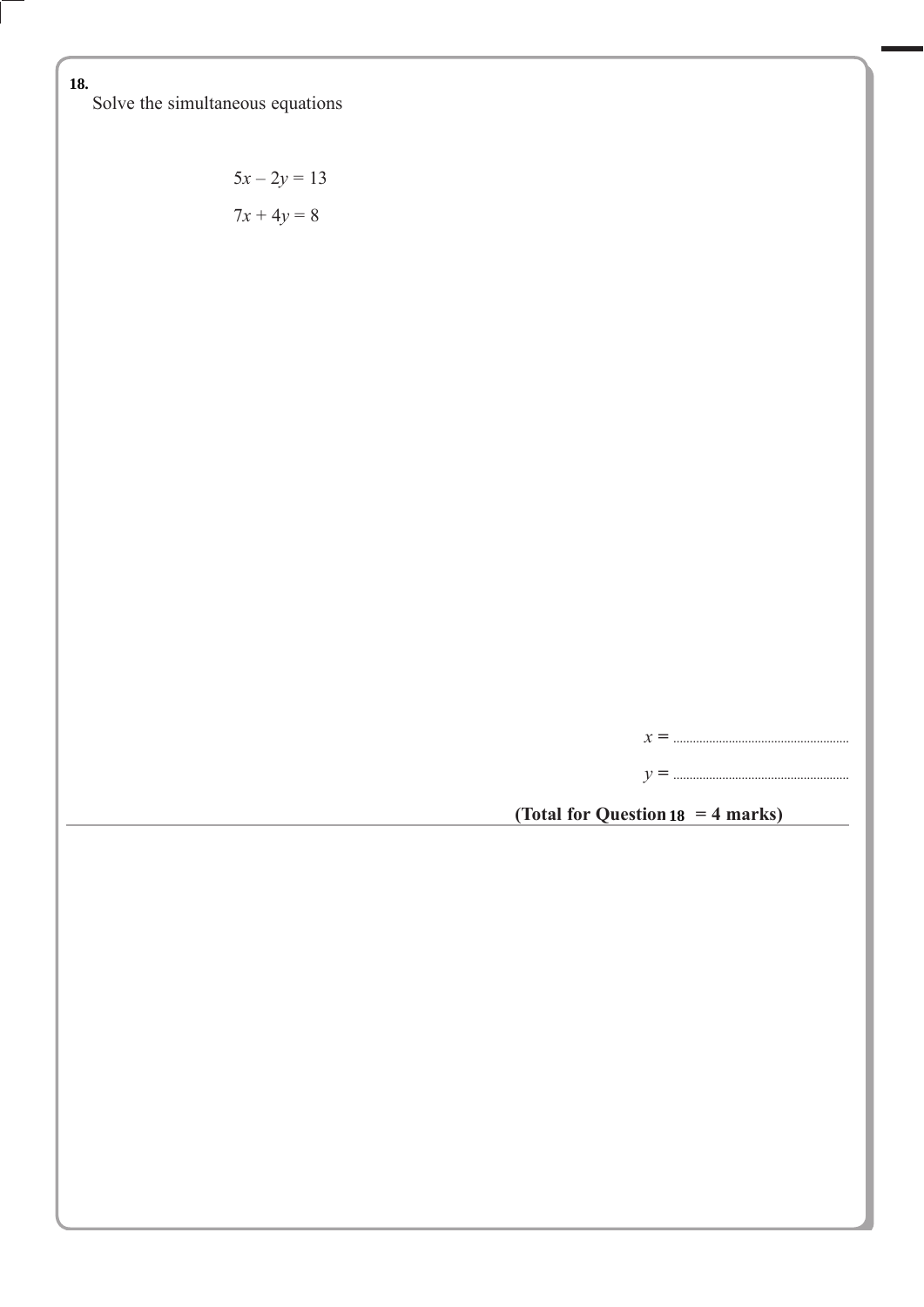(a) Factorise  $3t + 12$ ....................................................... **(1)** (b) (i) Expand and simplify  $7(2x + 1) + 6(x + 3)$ ....................................................... (ii) Show that when *x* is a whole number  $7(2x + 1) + 6(x + 3)$  is always a multiple of 5 **(3)** (Total for Question<sup>19</sup> is 4 marks) **19.**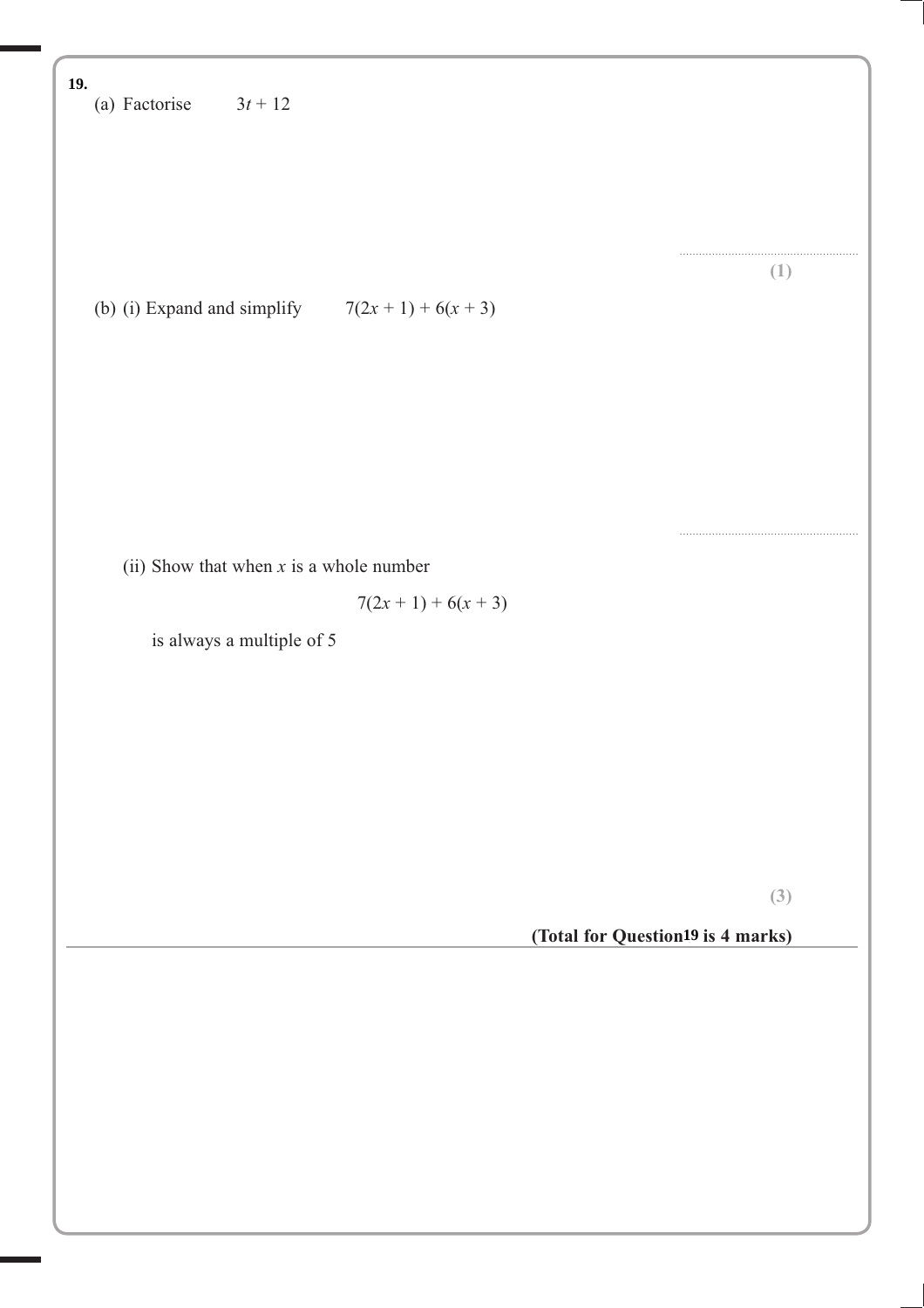**14** A target has a black circle and a white region. Arrows can hit the black circle, the white region or miss the target.

Peter shoots two arrows at the target.

 On each shot, the probability that Peter's arrow misses the target is 0.1 On each shot, the probability that Peter's arrow hits the white region is twice the probability that it hits the black circle.

![](_page_22_Picture_4.jpeg)

(a) Complete the probability tree diagram for Peter's two arrows.

![](_page_22_Figure_6.jpeg)

**<sup>13</sup>** \*P41038A01320\* *Turn over*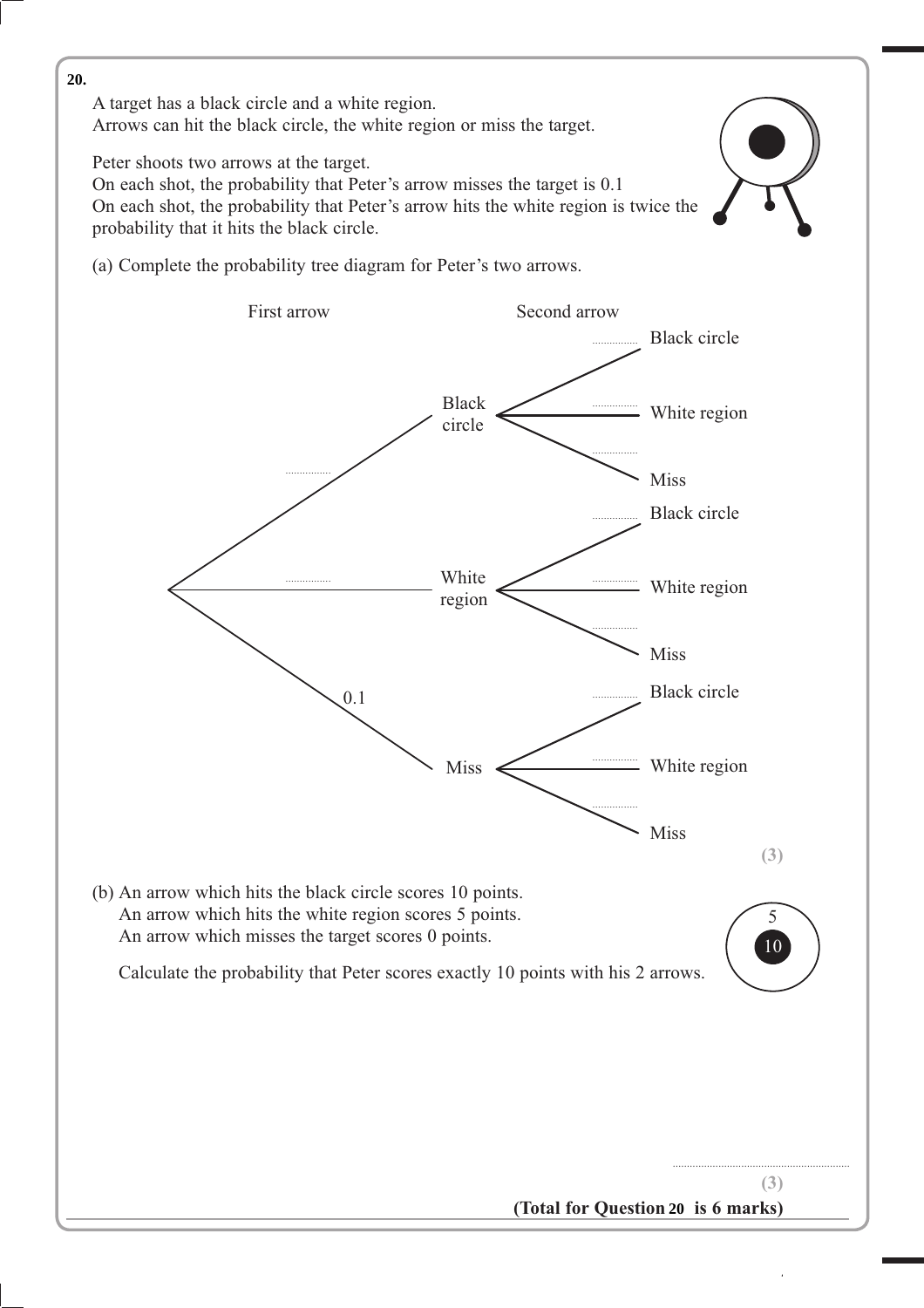![](_page_23_Figure_0.jpeg)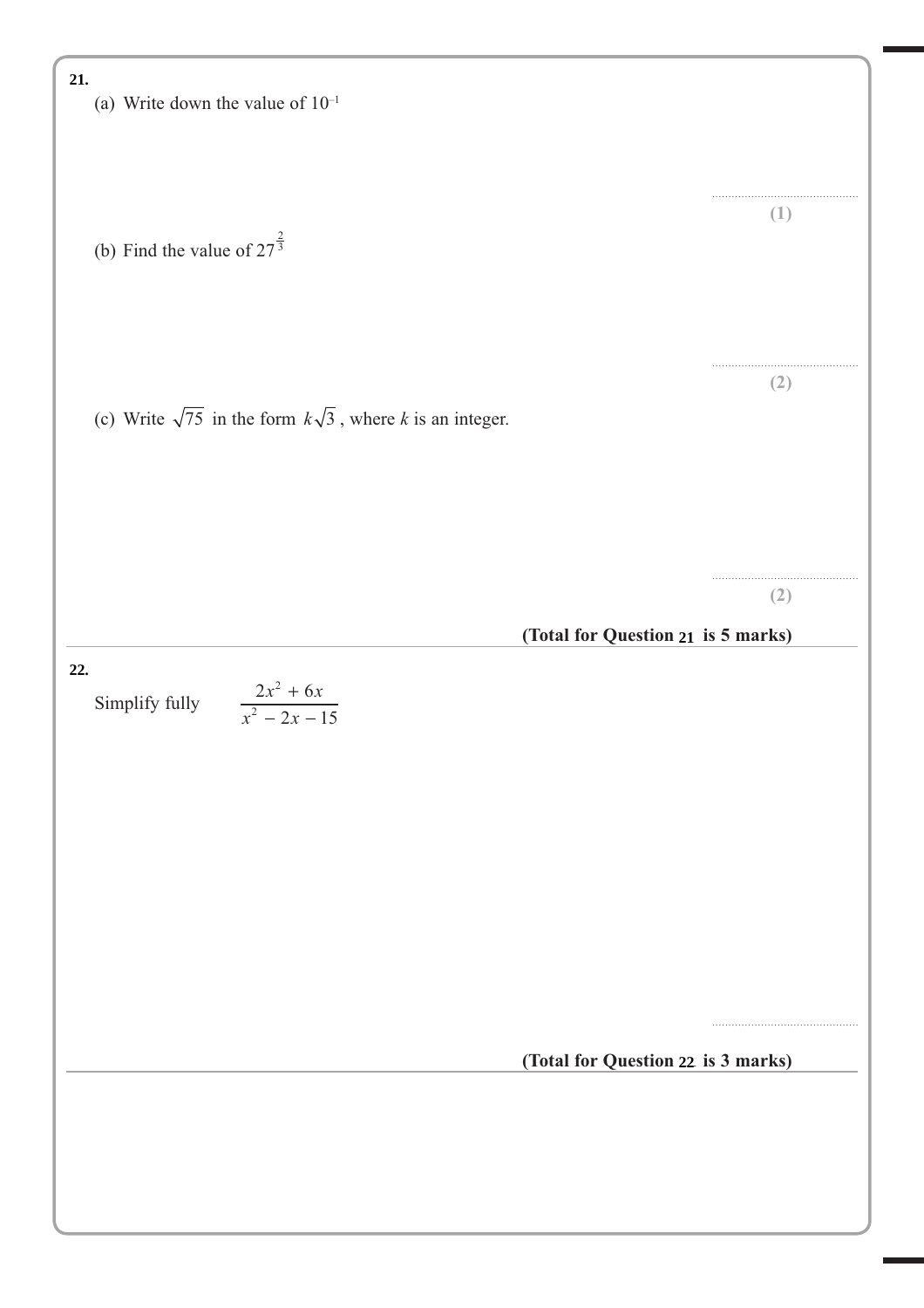![](_page_24_Figure_0.jpeg)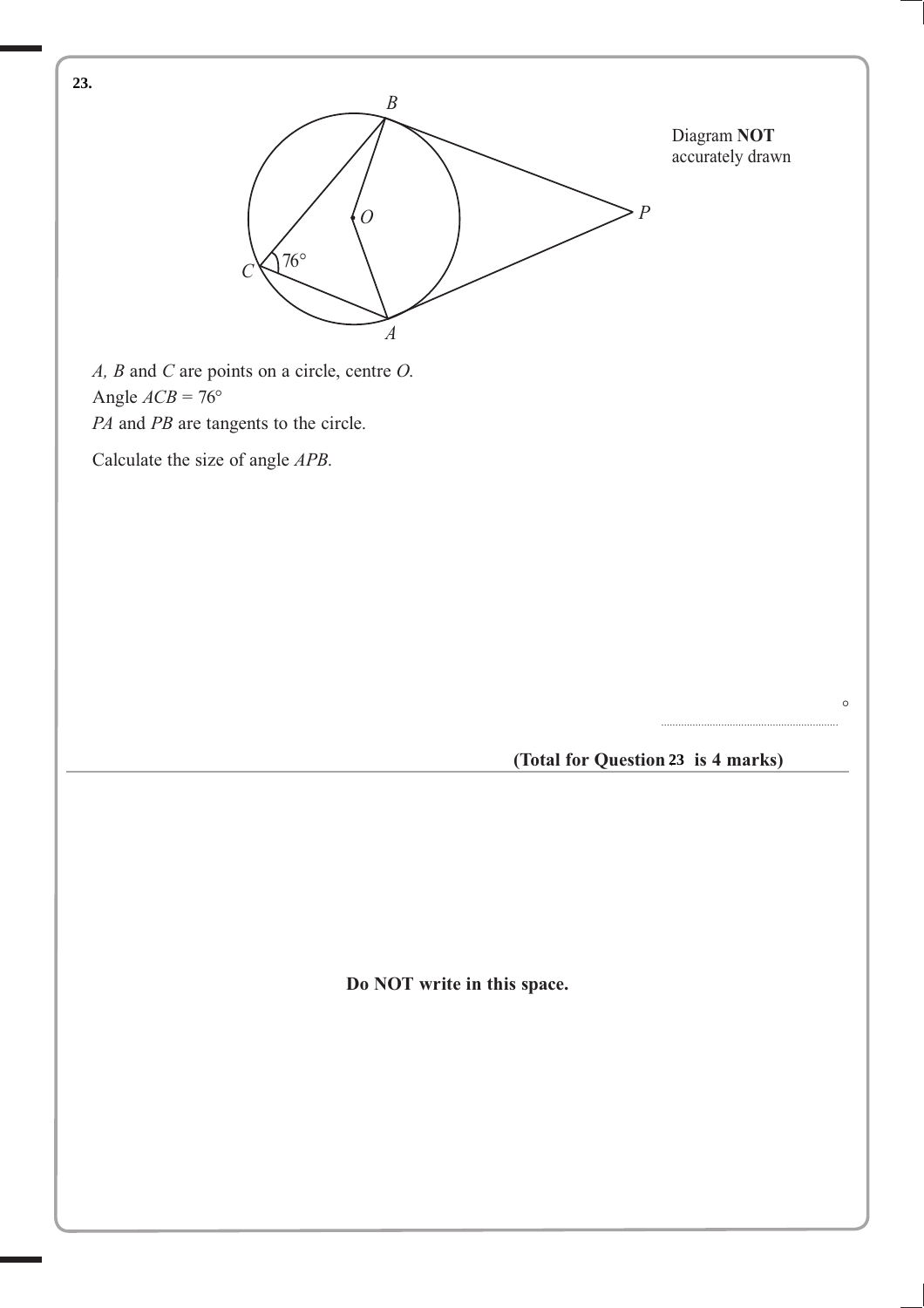![](_page_25_Figure_0.jpeg)

(Total for Question 24 is 5 marks)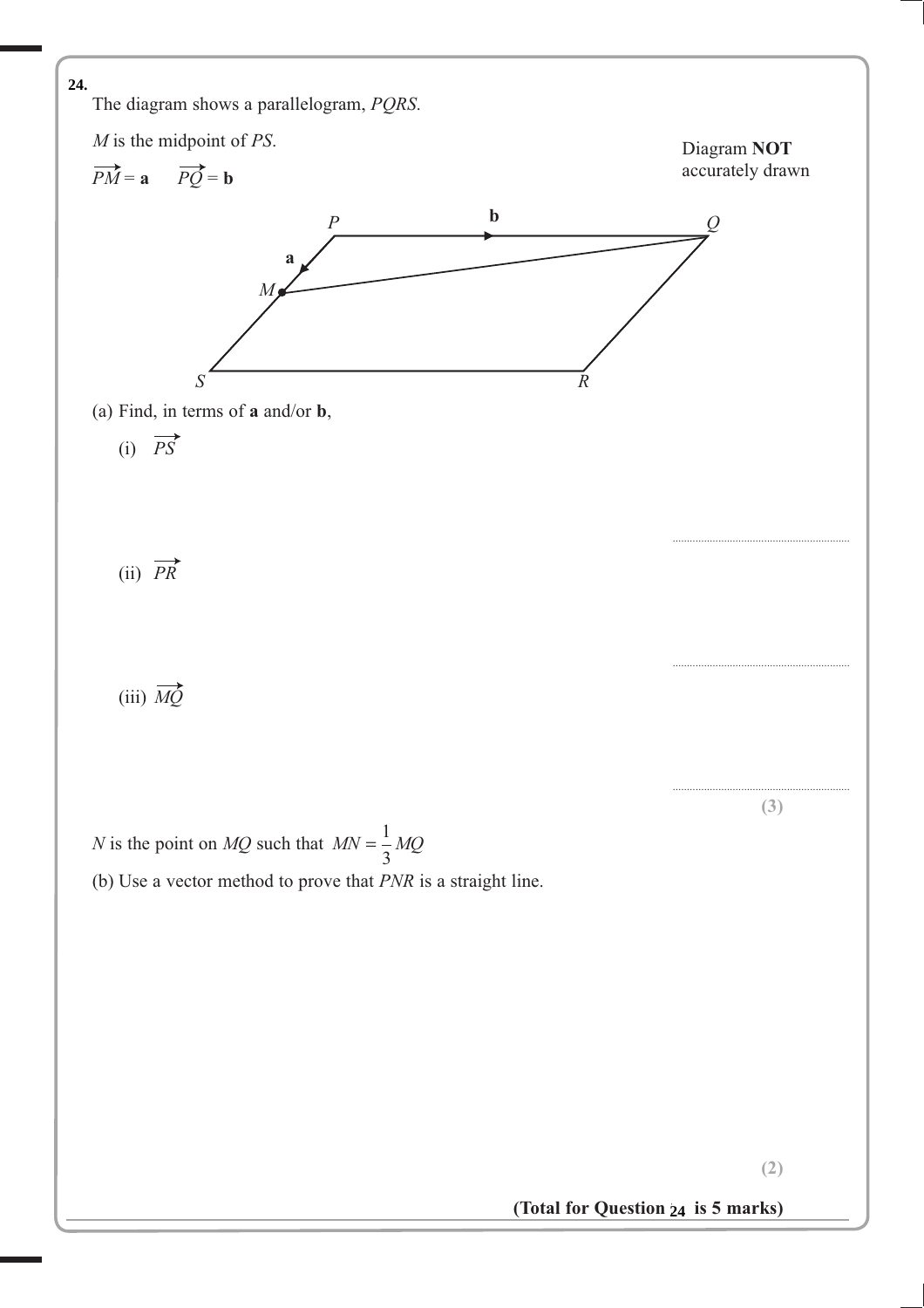![](_page_26_Figure_0.jpeg)

The diagram shows part of the curve with equation  $y = f(x)$ . The coordinates of the minimum point of this curve are (3,1).

Write down the coordinates of the minimum point of the curve with equation

![](_page_26_Figure_3.jpeg)

**25.**